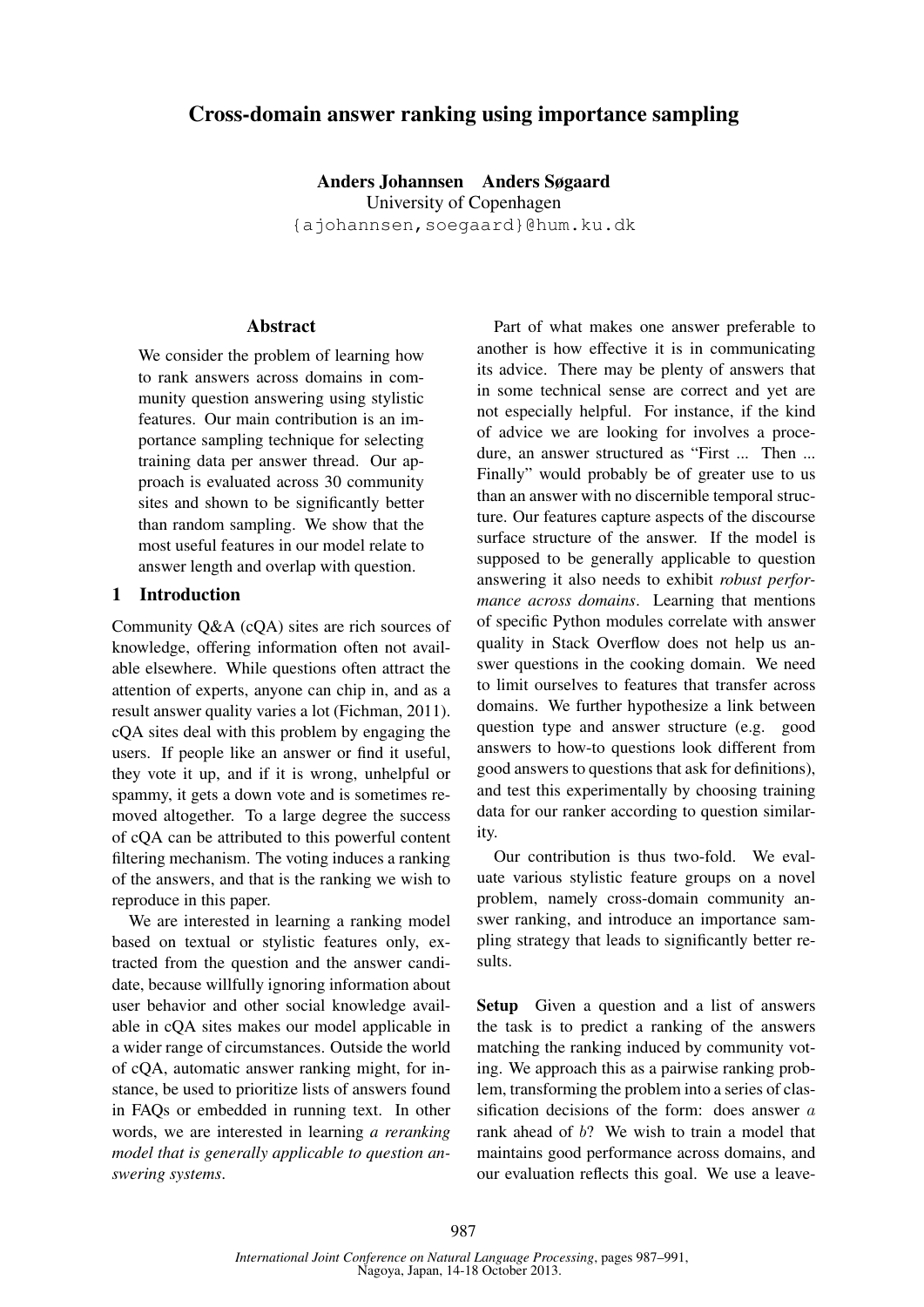one-out procedure where one by one each domain is used to evaluate the performance of a ranking model trained on the rest of the domains. Testing is thus always out-of-domain, and the setup promotes learning a generic model because the training set is composed of a variety of domains.

The rest of the paper is organized as follows. In the next section we introduce the cQA corpus. Section 3 describes several classes of motivated, domain-independent features. Our experiments with ranking and domain adaptation by similarity are described in Section 5, and the results are discussed in Section 6. Before the conclusion we review related work in Section 8.

## 2 The STACKQA corpus

We collected a corpus, the STACKQA corpus, consisting of questions paired with two or more answers from 30 individual cQA sites on different topics<sup>1</sup>. All sites are a part of the Stack Exchange network, sharing both the technical platform and a few very simple guidelines for how to ask a question. In the FAQ section of all sites, under the heading of "What kind of questions should I not ask here?", an identical message appears: "You should only ask *practical, answerable questions based on actual problems that you face*. Chatty, open-ended questions diminish the usefulness of our site and push other questions off the front page." It is, in other words, not a discussion club, and if a dubious question or answer enters the system, the community has various moderation tools at disposal. As a consequence, spam is almost non-existent on the sites.

# 3 Feature sets

Below we describe our six groups of features. Previous studies have shown that most of these features are correlated with answer quality, see (Jeon et al., 2006; Zhou et al., 2012; Harper et al., 2008; Su et al., 2010; Aji and Agichtein, 2010).

Discourse We use the discourse marker disambiguation classifier of Pitler and Nenkova (2009) to identify discourse uses. We have features which count the number of times each discourse marker appears.

Length This group has four features that measure the length of the answer in tokens and sentences as well as the difference between the length of the question and the length of the answer. An additional two features track the vocabulary overlap between question and answer in number of lexical items, one including stop-words and one excluding these.

Lexical diversity An often used measure of lexical diversity is the type-token ratio, calculated as the vocabulary size divided by the number of tokens. We use a variation, the lemma-token ratio, which works on the non-inflected forms of the words.

Level and style For most readers understanding answers with long compound sentences and difficult words is a demanding task. We track difficulty of reading using the Flesch-Kincaid reading level measure and the closely related average sentence length and average token length. Three additional stylistic features capture the rate of inter-sentence punctuation, exclamation marks, and question marks. Finally, a feature gives the number of HTML formatting tokens.

Pronouns Scientific text almost never uses the pronoun "I", but other genres have different conventions. In cQA, where one person gives advice to another, "I" and "you" might feel quite natural. We capture personal pronoun use in six features, one for every combination of person and number (e.g. first person, singular).

Word categories These features build on groups of functionally related words. Examples of categories are transition words (213), which is a nondisambiguated superset of the discourse markers, phrases that introduce examples (49), comparisons (66), and contrast (6). Numbers in parenthesis indicates how many words there are in each category. For each category we count the number of token occurrences and the number of types.<sup>2</sup>

# 4 Importance sampling

The cQA sites contain abundant training data, but the sites are diverse and heteregoneous. We hypothesize that training our models on similar threads from different domains will improve our models considerably. We measure similarity with

<sup>&</sup>lt;sup>1</sup>We use the August 2012 dump from http://www. clearbits.net/torrents/2076-aug-2012

 $2$ The word lists are distributed as a part of the Light-SIDE essay assessment software package found at http: //lightsidelabs.com/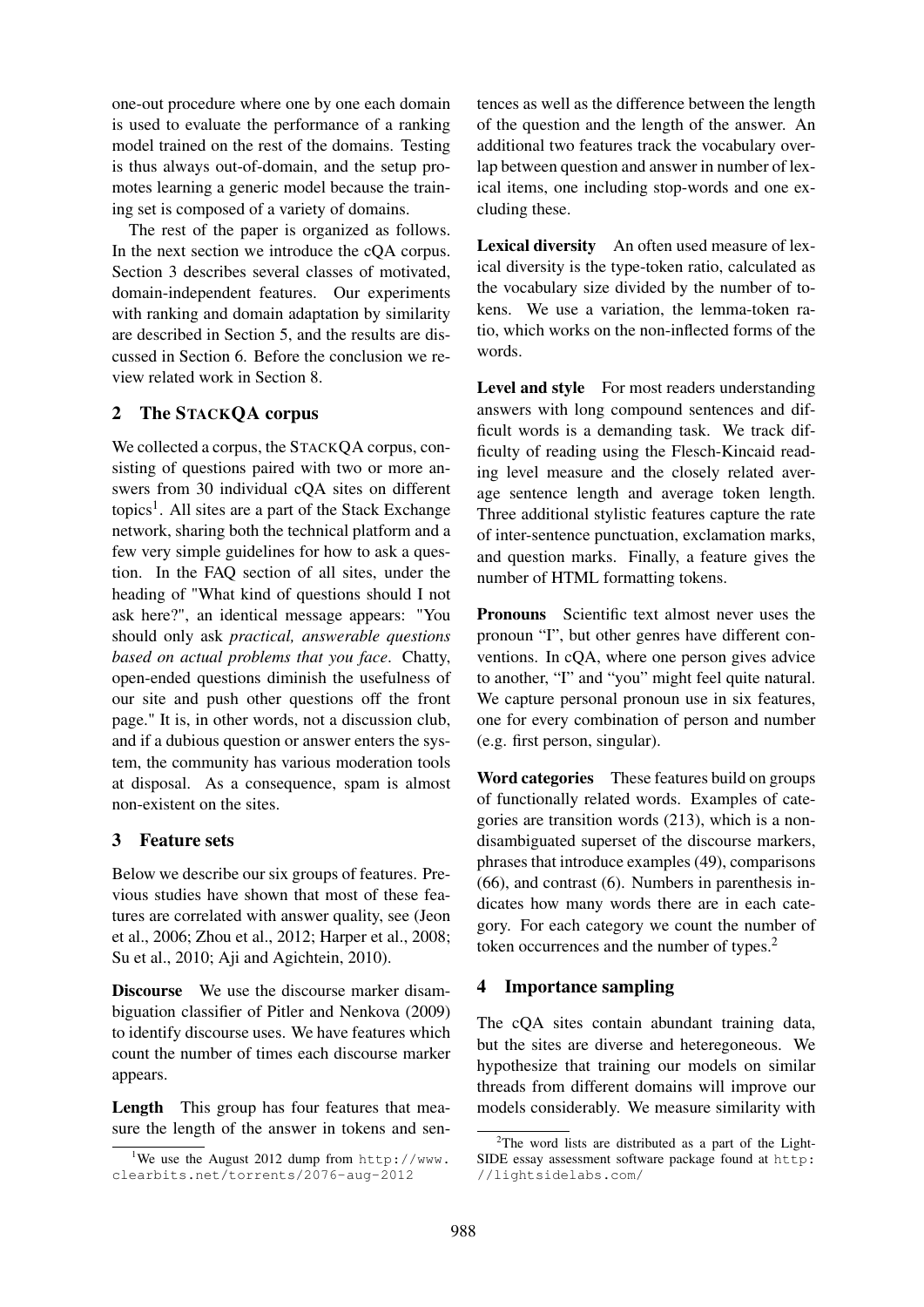respect to direct questions, disregarding any explanatory text. One complication is that the question text may have more than one sentence with a question mark after it—in fact, each thread contains 2.2 sentences ending with question marks, on average. To assess the similarity between two question threads *Q* and *Q′* , we take the maximum similarity between any of their question sentences:

$$
sim(Q, Q') = \max_{q \in Q, q' \in Q'} sim(q, q')
$$

The similarity function used is a standard information retrieval TF\*IDF-weighted bag-of-words model. Table 1 shows an example of the similar questions found by this method.

Since importance sampling requires a separately trained classifier for each question thread, we evaluate on a small set of 500 question threads per domain.

## 5 Experiments

For each site we sample up to 5000 question threads that contain between 2 and 8 answers. When more than one answer have the same number of votes, making it impossible to rank the answers unambigously, one of the tied answers is kept at random. The number of threads used for training is varied from 50 to 5000 to obtain learning curves. We compare importance sampling against random sampling. Because this procedure is random, we repeat it three times and report an average performance figure.

The baseline for evaluating our feature model is a TF\*IDF weighted bag-of-words model with each answer normalized to unit length.

We rank the answers by applying the pairwise transformation (Herbrich et al., 1999) and learn a classifier for the binary relation *≺* ("ranks ahead of"). Training data consists of comparisons between pairs of answers in the same thread.

We report  $F_1$  score for the binary discrimination task and Kendall's *τ* for the ranking. In Kendall's *τ* 1.0 means perfect fidelity to the reference ordering, -1.0 is a perfect ordering in reverse, and .0 corresponds to a random ordering.

### 6 Results

Table 3 shows that importance sampling leads to significantly better results.

The ablation results in Table 2 show that the largest negative impact comes from removing the **Question** 

Table 1: The 10 questions most similar to the question in bold, not counting questions from the same domain.

|                     | F1   | $\tau$ |
|---------------------|------|--------|
| Full model          | .593 | .210   |
| - lexical diversity | .592 | .209   |
| - discourse         | .605 | .235   |
| - length            | .555 | .136   |
| - level and style   | .592 | .211   |
| - pronouns          | .593 | .210   |
| - word categories   | .600 | .226   |

Table 2: Feature ablation study on the importance weighted system (System+Sim). The results are for a training set of 500 threads.

length-related features. Leaving them out, the performance drops to .136 (from .210) in the ranking fidelity measure.

#### 7 Discussion

The fact that no feature group independently contributes to the classification performance, apart from the length related features, is interesting, but note that even with the length related features removed, the system is still significantly better than the bag-of-words baseline.

The relatively low performance raises two questions, discussed below. How much trust should we put into the user rankings, which are the gold standard in the experiments? And what is the maximum performance we can expect?

There is no guarantee that people who submit votes are experts. For this reason, Fichman (2011) dismiss the "best answer" feature of cQA, adding that askers often select the best answer guided by social or emotional reasoning, rather than by facts. In a case study on Stack Overflow (part of the StackExchange network), Anderson et al. (2012)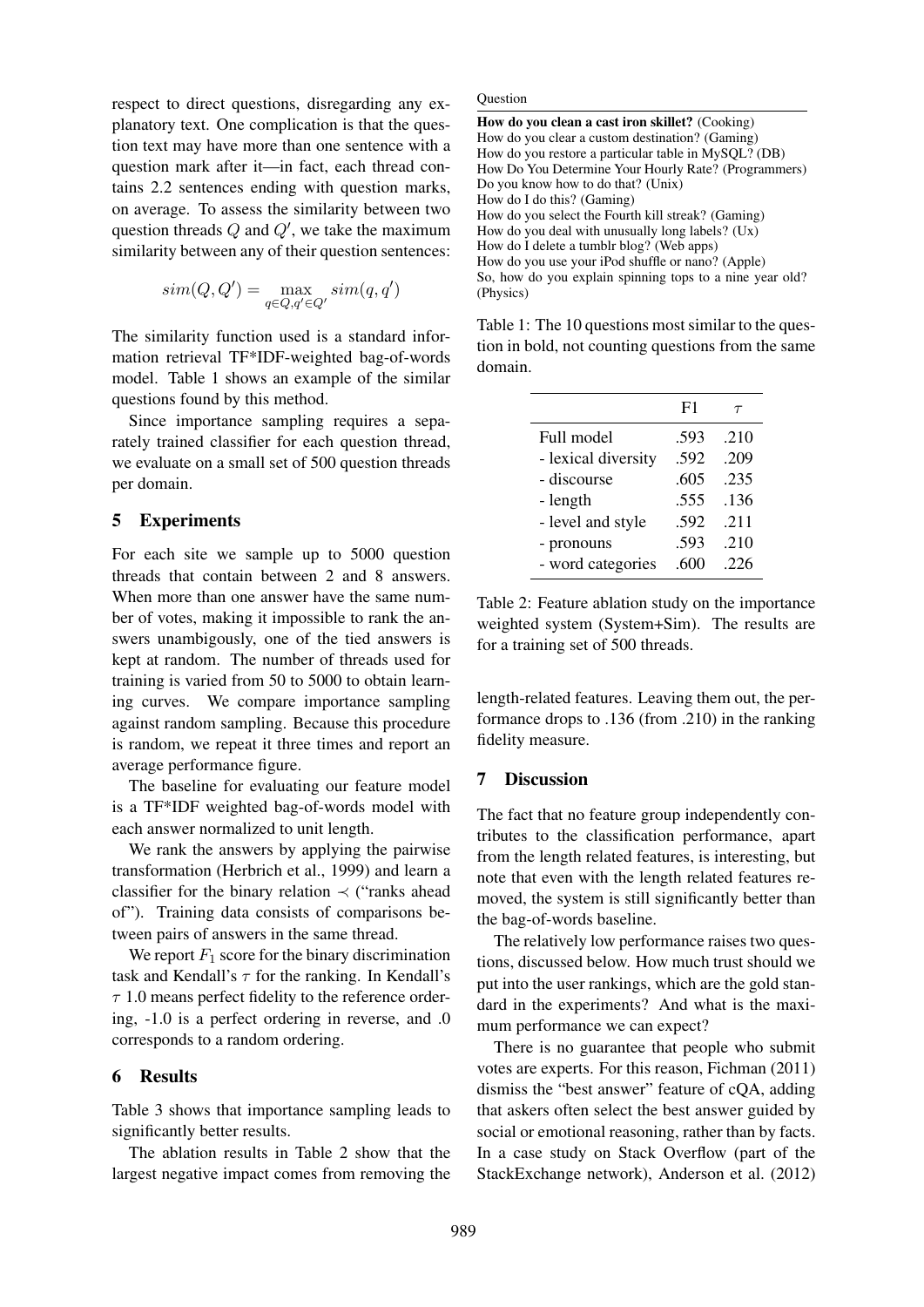| Thread count | Kendall's $\tau$ |        |                     | F1   |        |            |
|--------------|------------------|--------|---------------------|------|--------|------------|
|              | <b>Baseline</b>  | System | System+Sim Baseline |      | System | System+Sim |
| 50           | .070             | .075   | .099                | .355 | .522   | .536       |
| 100          | .107             | .084   | .129                | .381 | .528   | .551       |
| 250          | .121             | .095   | .166                | .518 | .533   | .571       |
| 500          | .135             | .124   | .199                | .529 | .549   | .588       |
| 1000         | .146             | .158   | .229                | .557 | .566   | .603       |
| 5000         | .161             | .215   | .253                | .578 | .595   | .615       |

Table 3: Ranking performance. Baseline is a bag-of-words model, and System uses the full feature set described in the paper. System+Sim uses the same feature model as System but with importance sampling. Results are an average over domains, and all differences between System+Sim and System are significant at *p < .*01 using the Wilconox ranksum test.

find that voting activity on a question is influenced by a number of factors presumably not connected to answer quality, such as the time before the first answer arrives, and the total number of answers.

With respect to the maximum attainable performance, an important consideration is that an answer is judged on other factors than how well it is written. When seeking a solution to a practical problem, the best answer is the one that solves it, no matter how persuasive the other answers are. This holds particularly true for cQA sites that advice people only to ask questions related to actual, solvable problems. The textual model is strong mainly if we have multiple alternative answers, which are indistinguishable with respect to facts, but differ in how their explanations are structured.

### 8 Related work

Moschitti and Quarteroni (2011) consider the problem of reranking answers in questionanswering systems. They use kernelized SVMs, noting that the kernel function between (question, answer) pairs can be decomposed into a kernel between questions and a kernel between answers:  $K(\langle q, a \rangle, \langle q', a' \rangle) = K(q, q') \oplus K(a, a').$ They share the intuition behind our approach, that pairs with more similar questions should have heigher weight, but we sample data points instead of weighting them and use different similarity functions. Choi et al. (2012) establish a typology of questions in social media, identifying four different varieties: information-seeking, adviceseeking, opinion-seeking, and non-information seeking. For our purposes their categories are probably too broad to be useful, and they require manual annotation.

Agichtein et al. (2008) identify high quality answers in the Yahoo! Answers data set. In addition to a wide range of social features, they have three groups of textual features: punctuation and typos, syntactical and semantic complexity, and grammaticality.

Shah and Pomerantz (2010) evaluate answer quality on Yahoo! Answers data. They solicit quality judgements from Amazon Mechanical Turk workers who are asked to rate answers by 13 criteria, such as readability, relevancy, politeness and brevity. The highest classification accuracy is achieved using a combination of social and text length features.

Lai and Kao (2012) address the problem of matching questions with experts who are likely to be able to provide an answer. Their algorithm is tested on on data from Stack Overflow.

He and Alani (2012) investigate best answer prediction using StackExchange's Serverfault and cooking communities as well as a third site outside the network.

## 9 Conclusion

In this paper we report on experiments in crossdomain answer ranking. For this task we introduced a new corpus, a feature representation and an importance sampling strategy. While the questions and answers come from a cQA setting, models learned from this corpus should be more widely applicable.

## Acknowledgements

We wish to thank the ESICT project for partly funding this work. The ESICT project is supported by the Danish Council for Strategic Research.